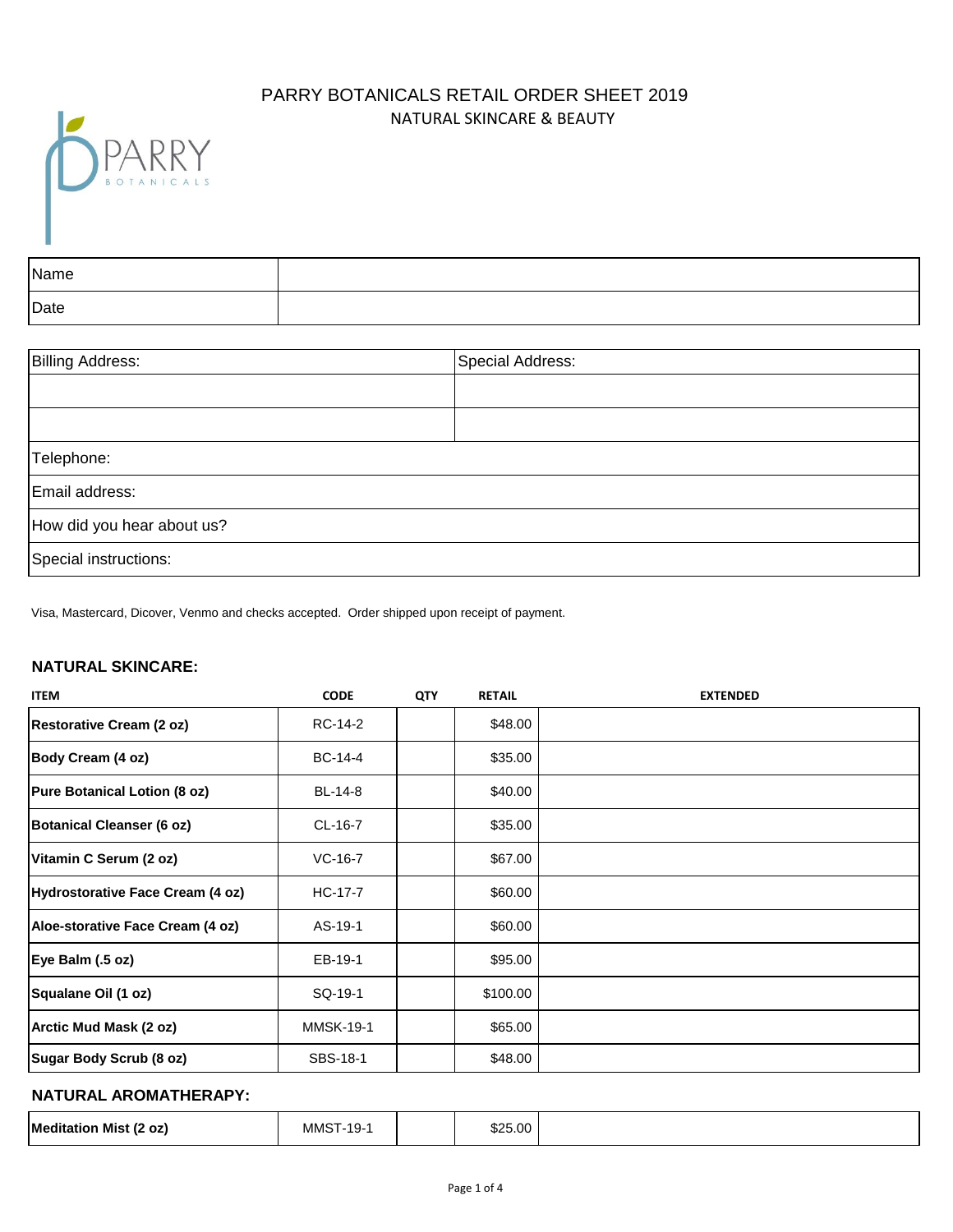## **GIFT SETS:**

| <b>ITEM</b>                            | <b>CODE</b>     | <b>QTY</b> | <b>RETAIL</b> | <b>EXTENDED</b> |
|----------------------------------------|-----------------|------------|---------------|-----------------|
| $ 3$ pc Gift Set (above $3 +$ pouch)   | GS-16-7         |            | $$100.00$     | (\$130 value)   |
| l7 Piece Gift Set                      | 7PCGS-18-1      |            | \$250.00      | (\$300 value)   |
| Anti-Aging Daily Regimen (7 pcs)       | AADR7PC-19-2    |            | \$350.00      | $(5410$ value)  |
| <b>Cancer Care Kit (6 pcs)-CHARITY</b> | <b>CCK-18-7</b> |            | \$200.00      | (\$250 value)   |
| Daily Regimen (5 pcs)                  | DR-18-7         |            | \$185.00      | (\$215 value)   |

### **LIP BALM & TREATMENT:**

| <b>ITEM</b>                         | <b>CODE</b> | QTY | <b>RETAIL</b> | <b>EXTENDED</b> |
|-------------------------------------|-------------|-----|---------------|-----------------|
| Organic Lip Balm (Chapstick)        | LB-12-17    |     | \$5.00        |                 |
| Organic Lip Balm (Chapstick) 5 pack | LB5-19-1    |     | \$20.00       |                 |
| Lip Pumice (Lip Exfoliator)         | LP-12-17    |     | \$28.00       |                 |
| Vitamin E Stick (Lips or Eyes)      | $VE-12-17$  |     | \$28.00       |                 |

### **MINERAL MAKEUP:**

| <b>ITEM</b>                               | <b>CODE</b>          | QTY | <b>RETAIL</b> | <b>EXTENDED</b> |
|-------------------------------------------|----------------------|-----|---------------|-----------------|
| <b>Mineral Lip Gloss: Bliss</b>           | <b>BLISS-18-1-1</b>  |     | \$28.00       |                 |
| <b>Mineral Lip Gloss: Chiffon</b>         | CHIFF-18-1-2         |     | \$28.00       |                 |
| <b>Mineral Lip Gloss: Posey</b>           | POSEY-18-1-3         |     | \$28.00       |                 |
| <b>Mineral Lip Gloss: Prima</b>           | PRIMA-18-1-4         |     | \$28.00       |                 |
| Mineral Lip Gloss: Pucker Up              | <b>PUCKER-18-1-5</b> |     | \$28.00       |                 |
| <b>Mineral Lip Gloss: Ruby</b>            | RUBY-18-1-6          |     | \$28.00       |                 |
| <b>Mineral Lip Gloss: Unicorn Sparkle</b> | <b>UNICO-18-1-7</b>  |     | \$28.00       |                 |
|                                           |                      |     |               |                 |
| <b>Mineral Lipstick: Amore</b>            | AMOR-18-1-1          |     | \$28.00       |                 |
| <b>Mineral Lipstick: Bashful</b>          | <b>BSHFL-18-1-2</b>  |     | \$28.00       |                 |
| <b>Mineral Lipstick: Burning Love</b>     | BLOVE-18-1-3         |     | \$28.00       |                 |
| <b>Mineral Lipstick: Captive</b>          | CAPT-18-1-4          |     | \$28.00       |                 |
| <b>Mineral Lipstick: Cast Away</b>        | CASTT-18-1-5         |     | \$28.00       |                 |
| <b>Mineral Lipstick: Charmer</b>          | CHRMR-18-1-6         |     | \$28.00       |                 |
| <b>Mineral Lipstick: Funny Valentine</b>  | FVAL-18-1-7          |     | \$28.00       |                 |
| Mineral Lipstick: Forbidden Apple         | FORBAPL-18-1-8       |     | \$28.00       |                 |
| <b>Mineral Lipstick: Maple</b>            | MAPLE-18-1-9         |     | \$28.00       |                 |
| <b>Mineral Lipstick: Naked</b>            | NAKED-18-1-10        |     | \$28.00       |                 |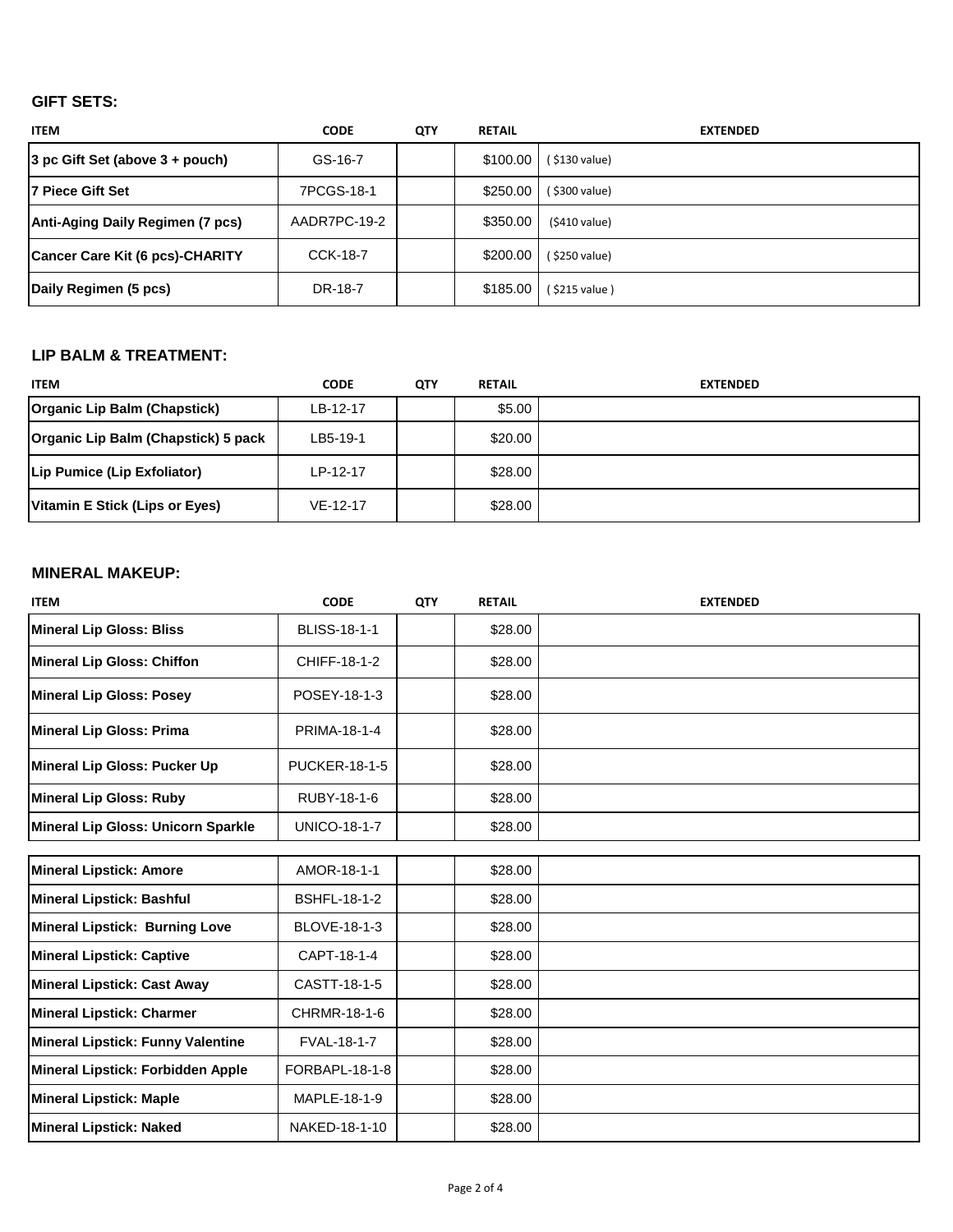| <b>Mineral Lipstick: Passion</b>           | PASSION-18-1-11 | \$28.00 |  |
|--------------------------------------------|-----------------|---------|--|
| <b>Mineral Lipstick: Prim &amp; Proper</b> | PRMPR-18-1-12   | \$28.00 |  |
| <b>Mineral Lipstick: Sheer Bliss</b>       | SHRBLS-18-1-13  | \$28.00 |  |
| <b>Mineral Lipstick: Silent Mauve</b>      | SMAU-18-1-14    | \$28.00 |  |
| Mineral Lipstick: Sweet as Sugar           | SAS-18-1-15     | \$28.00 |  |
|                                            |                 |         |  |
| <b>Mineral Mascara</b>                     | MM-18-7         | \$28.00 |  |
|                                            |                 |         |  |
| <b>Mineral Lip Pencil-All Spice</b>        | MLP-19-2-2      | \$28.00 |  |
| <b>Mineral Lip Pencil-Antique Rose</b>     | MLP-19-2-3      | \$28.00 |  |
| <b>Mineral Lip Pencil-Boysenberry</b>      | MLP-19-2-4      | \$28.00 |  |
| <b>Mineral Lip Pencil-Cinnabar</b>         | MLP-19-2-5      | \$28.00 |  |
| <b>Mineral Lip Pencil-Neutral</b>          | MLP-18-3-1      | \$28.00 |  |
| <b>Mineral Lip Pencil-Ruby</b>             | MLP-19-2-6      | \$28.00 |  |
| <b>Mineral Lip Pencil-Tender</b>           | MLP-19-2-7      | \$28.00 |  |
|                                            |                 |         |  |
| <b>Mineral Eye Pencil-Black Opal</b>       | MEP-19-2-1      | \$28.00 |  |
| Mineral Eye Pencil-Blue Royale             | MEP-19-2-2      | \$28.00 |  |
| <b>Mineral Eye Pencil-Cider</b>            | MEP-19-2-3      | \$28.00 |  |
| <b>Mineral Eye Pencil-Midnight</b>         | MEP-19-2-4      | \$28.00 |  |
| <b>Mineral Eye Pencil-Pure Plum</b>        | MEP-19-2-5      | \$28.00 |  |
| <b>Mineral Eye Pencil-Slate</b>            | MEP-19-2-6      | \$28.00 |  |
| <b>Mineral Eye Pencil-Steel Blue</b>       | MEP-19-2-7      | \$28.00 |  |

### **SKINCARE SAMPLE SET:**

| <b>ITEM</b>           | <b>CODE</b>     | <b>QTY</b> | <b>RETAIL</b> | EXTENDED |
|-----------------------|-----------------|------------|---------------|----------|
| Sample Set (Choose 3) | SMPL<br>-19-2-1 |            | \$12.00       |          |

**\*Circle top 3 choices and we will try our best to accommodate your request.**

 **Alternates may be subsituted as our stock allows.**

| Restorative Cream   Body Cream   Pure Botanical Lotion   Natural Botanical Cleanser   Hydrostorative Face Cream |  |
|-----------------------------------------------------------------------------------------------------------------|--|
| Aloe-Storative Face Cream   Eye Balm   Squalane Oil   Arctic Mud Mask   Sugar Body Scrub   Meditation Mist      |  |

| SHIPPING (Free on orders over \$75) | TBD          |  |
|-------------------------------------|--------------|--|
|                                     | <b>TOTAL</b> |  |